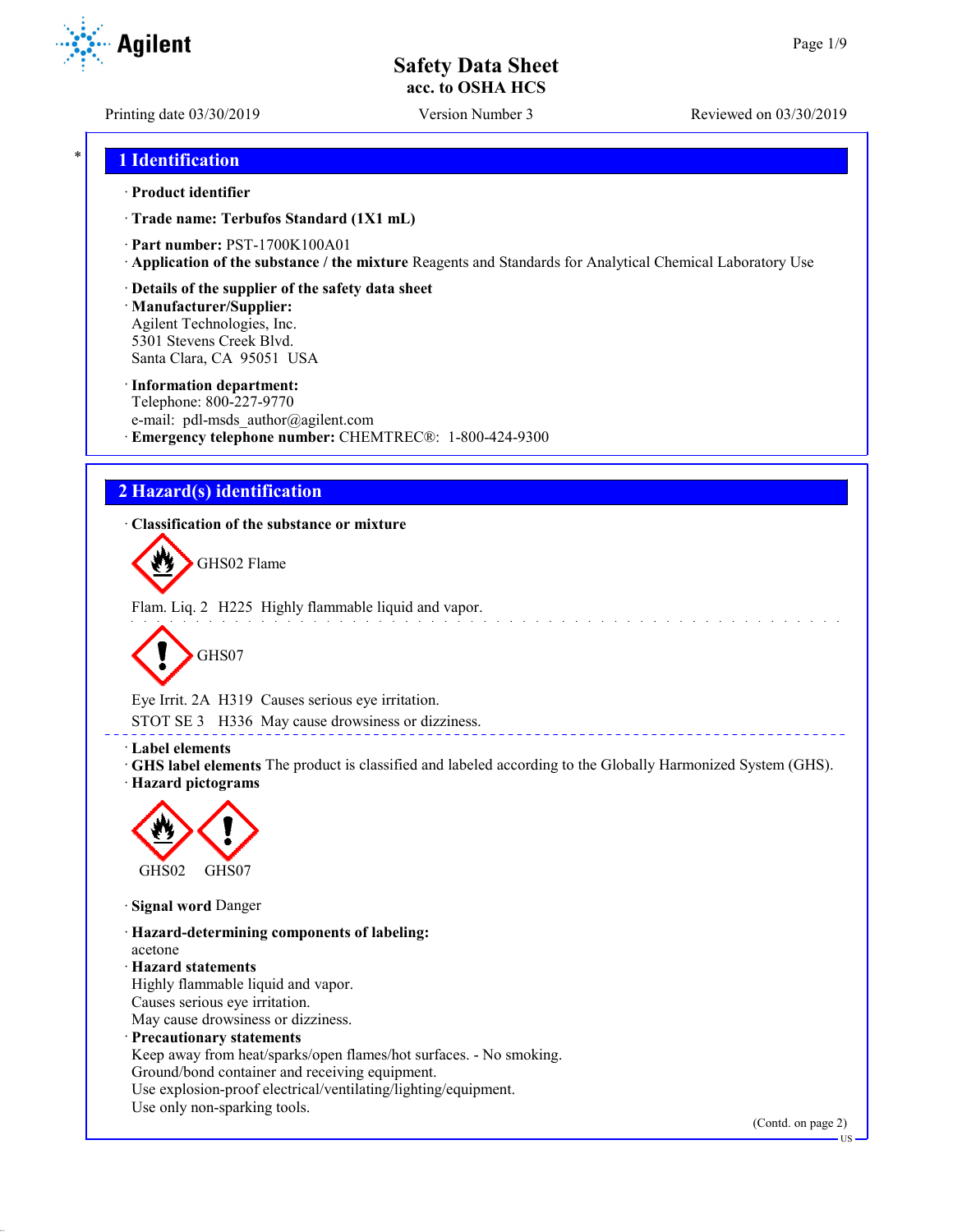(Contd. of page 1)

# **Trade name: Terbufos Standard (1X1 mL)**

Take precautionary measures against static discharge. Avoid breathing dust/fume/gas/mist/vapors/spray Wash thoroughly after handling. Use only outdoors or in a well-ventilated area. Wear protective gloves/protective clothing/eye protection/face protection. If on skin (or hair): Take off immediately all contaminated clothing. Rinse skin with water/shower. IF INHALED: Remove person to fresh air and keep comfortable for breathing. If in eyes: Rinse cautiously with water for several minutes. Remove contact lenses, if present and easy to do. Continue rinsing. Call a poison center/doctor if you feel unwell. If eye irritation persists: Get medical advice/attention. In case of fire: Use for extinction: CO2, powder or water spray. Store in a well-ventilated place. Keep container tightly closed. Store in a well-ventilated place. Keep cool. Store locked up. Dispose of contents/container in accordance with local/regional/national/international regulations. · **Classification system:** · **NFPA ratings (scale 0 - 4)** 2 3  $\overline{0}$  $Health = 2$ Fire  $= 3$ Reactivity  $= 0$ · **HMIS-ratings (scale 0 - 4) HEALTH**  FIRE REACTIVITY  $\boxed{0}$  Reactivity = 0  $|2|$  $3$  Fire = 3  $Health = 2$ · **Other hazards** · **Results of PBT and vPvB assessment** · **PBT:** Not applicable. · **vPvB:** Not applicable.

## **3 Composition/information on ingredients**

· **Chemical characterization: Mixtures**

- · **Description:** Mixture of the substances listed below with nonhazardous additions.
- · **Dangerous components:**
- 67-64-1 acetone 99.987%

## \* **4 First-aid measures**

- · **Description of first aid measures**
- · **General information:** Immediately remove any clothing soiled by the product.
- · **After inhalation:** Supply fresh air; consult doctor in case of complaints.
- · **After skin contact:** Immediately rinse with water.

· **After eye contact:**

- Rinse opened eye for several minutes under running water. If symptoms persist, consult a doctor.
- · **After swallowing:** If symptoms persist consult doctor.

(Contd. on page 3)

US

Printing date 03/30/2019 Version Number 3 Reviewed on 03/30/2019

**Agilent**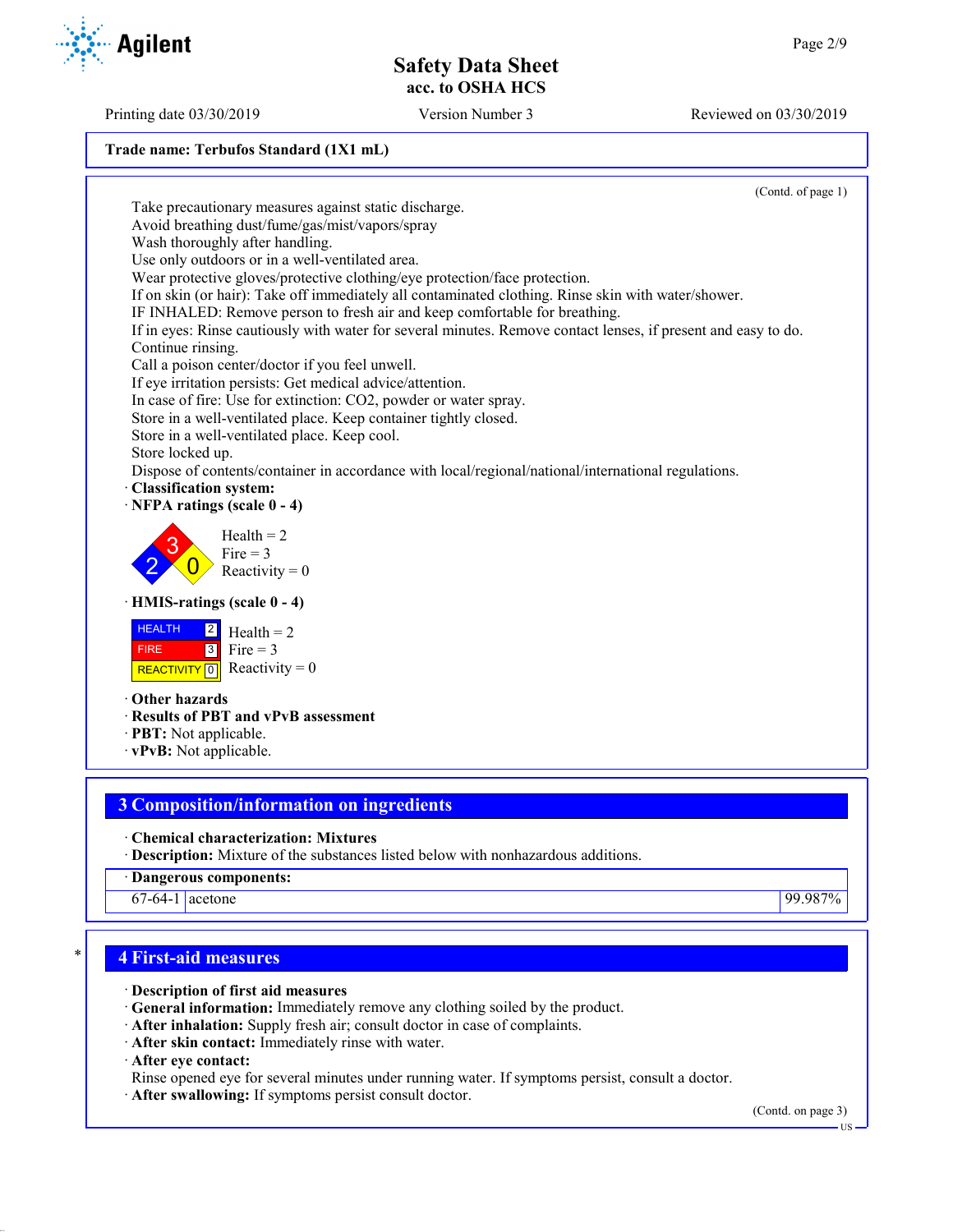Printing date 03/30/2019 Version Number 3 Reviewed on 03/30/2019

**Trade name: Terbufos Standard (1X1 mL)**

(Contd. of page 2)

- · **Information for doctor:**
- · **Most important symptoms and effects, both acute and delayed** No further relevant information available.
- · **Indication of any immediate medical attention and special treatment needed** No further relevant information available.

## **5 Fire-fighting measures**

- · **Extinguishing media**
- · **Suitable extinguishing agents:**
- CO2, extinguishing powder or water spray. Fight larger fires with water spray or alcohol resistant foam.
- · **For safety reasons unsuitable extinguishing agents:** Water with full jet
- · **Special hazards arising from the substance or mixture** No further relevant information available.
- · **Advice for firefighters**
- · **Protective equipment:** No special measures required.

## \* **6 Accidental release measures**

- · **Personal precautions, protective equipment and emergency procedures** Wear protective equipment. Keep unprotected persons away.
- · **Environmental precautions:** Do not allow to enter sewers/ surface or ground water.
- · **Methods and material for containment and cleaning up:**

Absorb with liquid-binding material (sand, diatomite, acid binders, universal binders, sawdust).

Dispose contaminated material as waste according to item 13.

# Ensure adequate ventilation.

## **Reference to other sections**

See Section 7 for information on safe handling.

See Section 8 for information on personal protection equipment.

See Section 13 for disposal information.

### · **Protective Action Criteria for Chemicals**

| $\cdot$ PAC-1:    |                                                                 |                                  |
|-------------------|-----------------------------------------------------------------|----------------------------------|
| $67-64-1$ acetone |                                                                 | $200$ ppm                        |
|                   | 13071-79-9 S-tert-butylthiomethyl O,O-diethylphosphorodithioate | $\sqrt{0.091}$ mg/m <sup>3</sup> |
| $\cdot$ PAC-2:    |                                                                 |                                  |
| $67-64-1$ acetone |                                                                 | 3200* ppm                        |
|                   | 13071-79-9 S-tert-butylthiomethyl O,O-diethylphosphorodithioate | $1 \text{ mg/m}^3$               |
| $\cdot$ PAC-3:    |                                                                 |                                  |
| $67-64-1$ acetone |                                                                 | $5700*$ ppm                      |
|                   | 13071-79-9 S-tert-butylthiomethyl O,O-diethylphosphorodithioate | $2.2 \text{ mg/m}^3$             |

# \* **7 Handling and storage**

- · **Handling:**
- · **Precautions for safe handling**

Ensure good ventilation/exhaustion at the workplace. Prevent formation of aerosols.

· **Information about protection against explosions and fires:** Keep ignition sources away - Do not smoke.

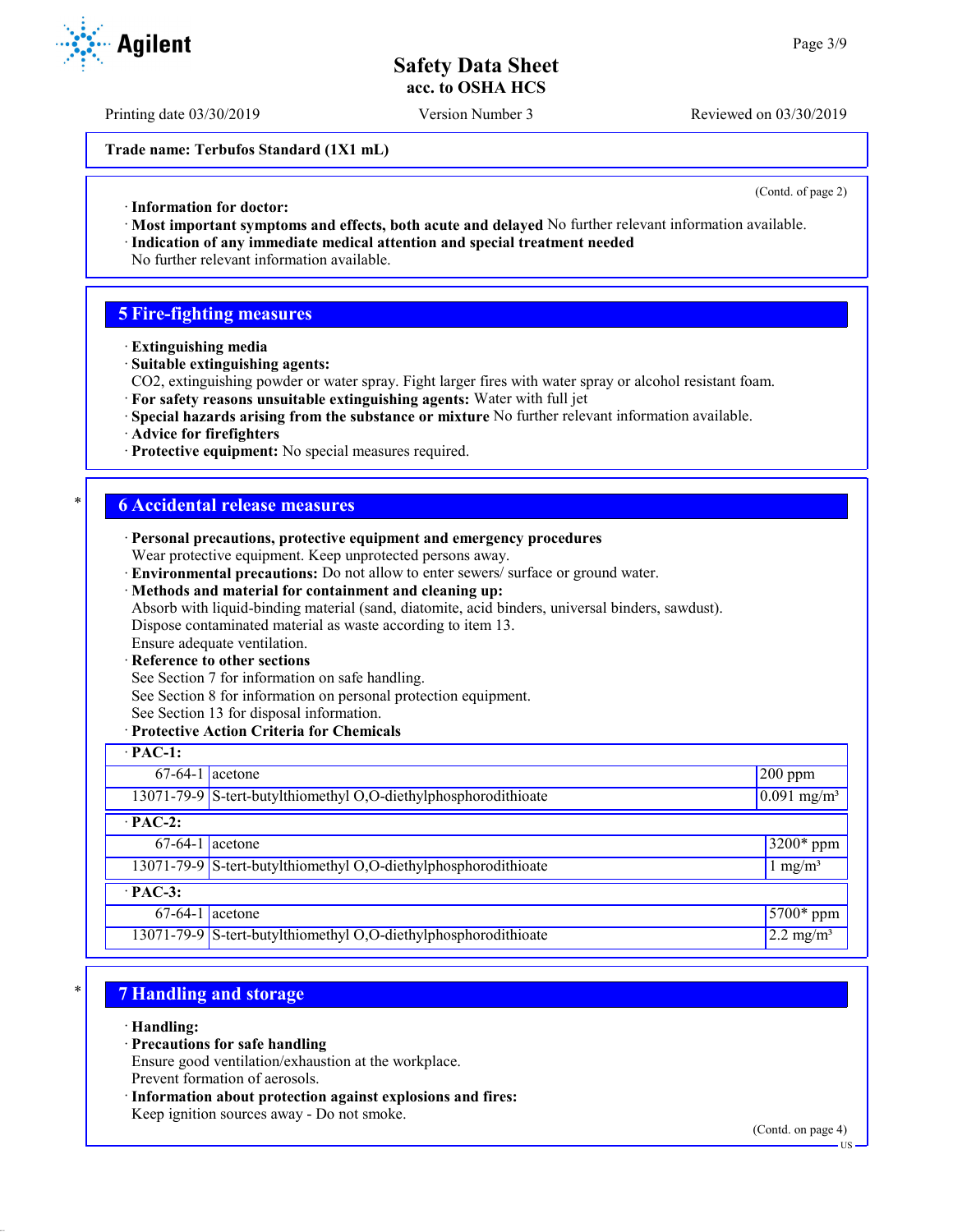Printing date 03/30/2019 Version Number 3 Reviewed on 03/30/2019

**Trade name: Terbufos Standard (1X1 mL)**

(Contd. of page 3)

Protect against electrostatic charges.

· **Conditions for safe storage, including any incompatibilities**

· **Storage:**

· **Requirements to be met by storerooms and receptacles:** Store in a cool location.

· **Information about storage in one common storage facility:** Not required.

· **Further information about storage conditions:**

Keep receptacle tightly sealed.

Store in cool, dry conditions in well sealed receptacles.

· **Specific end use(s)** No further relevant information available.

## **8 Exposure controls/personal protection**

· **Additional information about design of technical systems:** No further data; see item 7.

#### · **Control parameters**

· **Components with limit values that require monitoring at the workplace:**

## **67-64-1 acetone**

PEL Long-term value: 2400 mg/m<sup>3</sup>, 1000 ppm

REL Long-term value: 590 mg/m<sup>3</sup>, 250 ppm

TLV Short-term value:  $1187 \text{ mg/m}^3$ , 500 ppm Long-term value: 594 mg/m<sup>3</sup>, 250 ppm BEI

## · **Ingredients with biological limit values:**

**67-64-1 acetone**

BEI 50 mg/L

Medium: urine

Time: end of shift

Parameter: Acetone (nonspecific)

· **Additional information:** The lists that were valid during the creation were used as basis.

#### · **Exposure controls**

### · **Personal protective equipment:**

· **General protective and hygienic measures:**

Keep away from foodstuffs, beverages and feed.

Immediately remove all soiled and contaminated clothing.

Wash hands before breaks and at the end of work.

Avoid contact with the eyes.

Avoid contact with the eyes and skin.

#### · **Breathing equipment:**

When used as intended with Agilent instruments, the use of the product under normal laboratory conditions and with standard practices does not result in significant airborne exposures and therefore respiratory protection is not needed.

Under an emergency condition where a respirator is deemed necessary, use a NIOSH or equivalent approved device/equipment with appropriate organic or acid gas cartridge.

## · **Protection of hands:**

Although not recommended for constant contact with the chemicals or for clean-up, nitrile gloves 11-13 mil thickness are recommended for normal use. The breakthrough time is 1 hr. For cleaning a spill where there is direct contact of the chemical, butyl rubber gloves are recommended 12-15 mil thickness with breakthrough times exceeding 4 hrs. Supplier recommendations should be followed.

(Contd. on page 5)

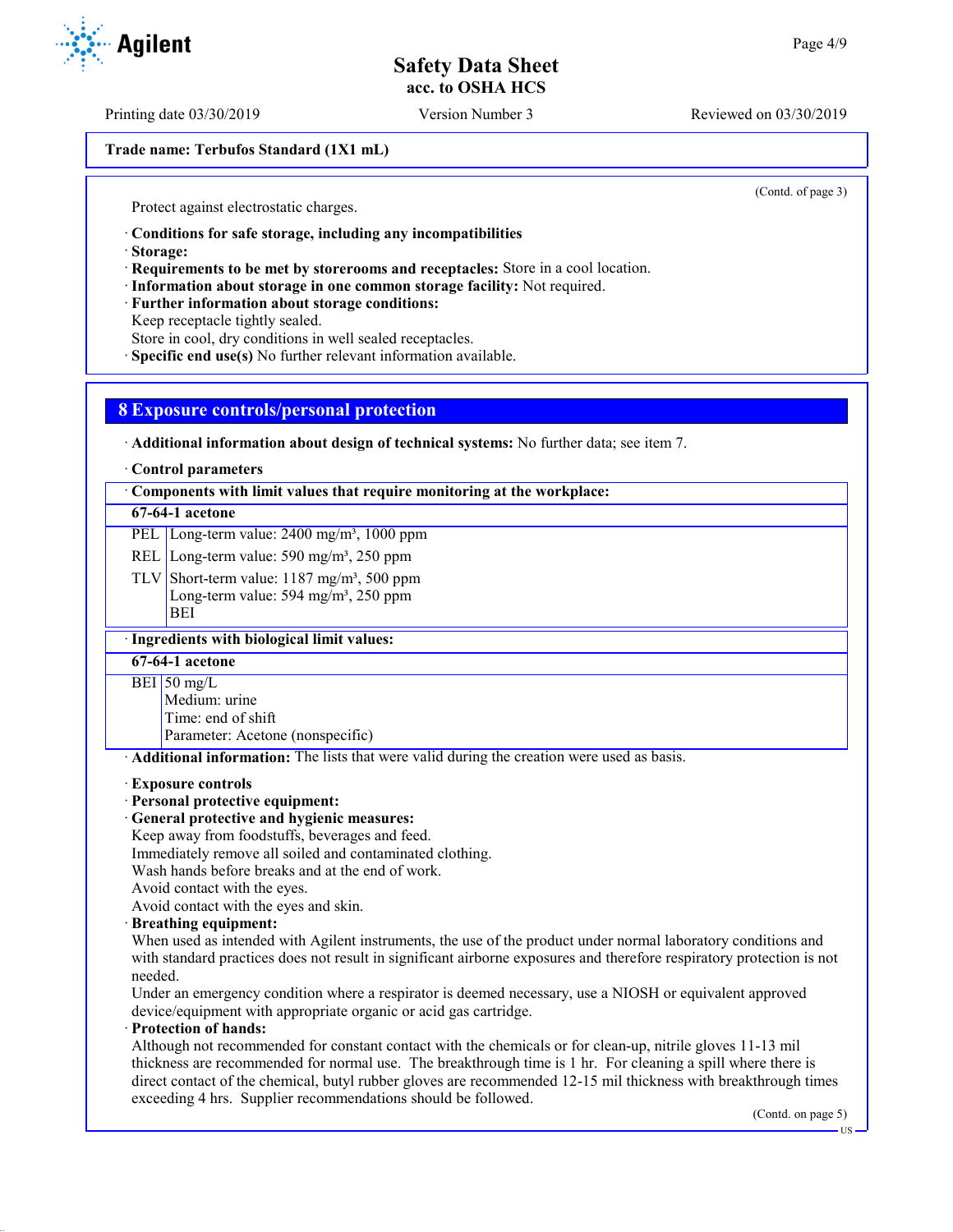Printing date 03/30/2019 Version Number 3 Reviewed on 03/30/2019

## **Trade name: Terbufos Standard (1X1 mL)**

(Contd. of page 4)

· **Material of gloves**

For normal use: nitrile rubber, 11-13 mil thickness

For direct contact with the chemical: butyl rubber, 12-15 mil thickness

· **Penetration time of glove material**

For normal use: nitrile rubber: 1 hour

For direct contact with the chemical: butyl rubber: >4 hours

#### · **Eye protection:**

Tightly sealed goggles

## \* **9 Physical and chemical properties**

| · Information on basic physical and chemical properties<br><b>General Information</b> |                                                                                               |
|---------------------------------------------------------------------------------------|-----------------------------------------------------------------------------------------------|
| · Appearance:                                                                         |                                                                                               |
| Form:                                                                                 | Fluid                                                                                         |
| Color:                                                                                | Colorless                                                                                     |
| · Odor:                                                                               | Characteristic                                                                                |
| · Odor threshold:                                                                     | Not determined.                                                                               |
| · pH-value:                                                                           | Not determined.                                                                               |
| Change in condition                                                                   |                                                                                               |
| <b>Melting point/Melting range:</b>                                                   | $-94.7 \text{ °C}$ ( $-138.5 \text{ °F}$ )                                                    |
| <b>Boiling point/Boiling range:</b>                                                   | 55.8-56.6 °C (132.4-133.9 °F)                                                                 |
| · Flash point:                                                                        | $-17$ °C (1.4 °F)                                                                             |
| · Flammability (solid, gaseous):                                                      | Not applicable.                                                                               |
| · Ignition temperature:                                                               | 465 °C (869 °F)                                                                               |
| · Decomposition temperature:                                                          | Not determined.                                                                               |
| · Auto igniting:                                                                      | Product is not selfigniting.                                                                  |
| · Danger of explosion:                                                                | Product is not explosive. However, formation of explosive air/vapor<br>mixtures are possible. |
| <b>Explosion limits:</b>                                                              |                                                                                               |
| Lower:                                                                                | 2.6 Vol %                                                                                     |
| Upper:                                                                                | 13 Vol %                                                                                      |
| $\cdot$ Vapor pressure at 20 °C (68 °F):                                              | 245.3 hPa (184 mm Hg)                                                                         |
| $\cdot$ Density at 20 °C (68 °F):                                                     | 0.80004 g/cm <sup>3</sup> (6.67633 lbs/gal)                                                   |
| · Relative density                                                                    | Not determined.                                                                               |
| · Vapor density                                                                       | Not determined.                                                                               |
| · Evaporation rate                                                                    | Not determined.                                                                               |
| · Solubility in / Miscibility with                                                    |                                                                                               |
| Water:                                                                                | Not miscible or difficult to mix.                                                             |
| · Partition coefficient (n-octanol/water): Not determined.                            |                                                                                               |
|                                                                                       | (Contd. on page 6)                                                                            |

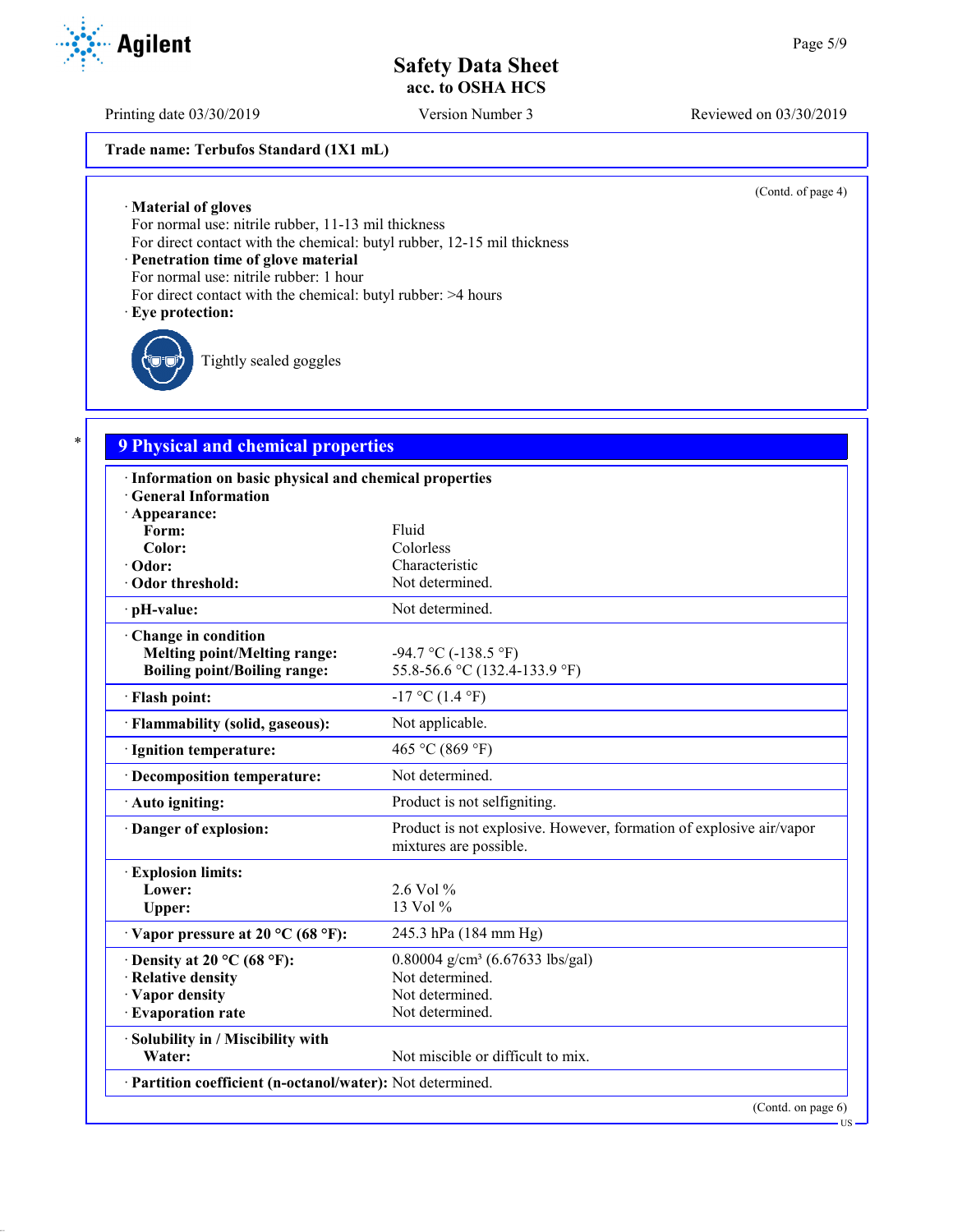Printing date 03/30/2019 Version Number 3 Reviewed on 03/30/2019

**Trade name: Terbufos Standard (1X1 mL)**

|                                                                             | (Contd. of page $5$ )                                 |  |
|-----------------------------------------------------------------------------|-------------------------------------------------------|--|
| · Viscosity:<br>Dynamic at 20 $^{\circ}$ C (68 $^{\circ}$ F):<br>Kinematic: | 32 mPas<br>Not determined.                            |  |
| · Solvent content:<br><b>Organic solvents:</b><br><b>VOC</b> content:       | $100.0\%$<br>$0.00\%$<br>$0.0$ g/l / 0.00 lb/gal      |  |
| Solids content:<br>$\cdot$ Other information                                | $0.0\%$<br>No further relevant information available. |  |

## **10 Stability and reactivity**

· **Reactivity** No further relevant information available.

- · **Chemical stability**
- · **Thermal decomposition / conditions to be avoided:** No decomposition if used according to specifications.
- · **Possibility of hazardous reactions** No dangerous reactions known.
- · **Conditions to avoid** No further relevant information available.
- · **Incompatible materials:** No further relevant information available.
- · **Hazardous decomposition products:** No dangerous decomposition products known.

## **11 Toxicological information**

· **Information on toxicological effects**

· **Acute toxicity:**

· **LD/LC50 values that are relevant for classification:**

### **67-64-1 acetone**

Oral LD50 5,800 mg/kg (rat)

Dermal LD50 20,000 mg/kg (rabbit)

**13071-79-9 S-tert-butylthiomethyl O,O-diethylphosphorodithioate**

Oral LD50 4.5 mg/kg (rat)

## · **Primary irritant effect:**

- · **on the skin:** No irritant effect.
- · **on the eye:** Irritating effect.
- · **Sensitization:** No sensitizing effects known.
- · **Additional toxicological information:**

The product shows the following dangers according to internally approved calculation methods for preparations: Irritant

## · **Carcinogenic categories**

· **IARC (International Agency for Research on Cancer)**

None of the ingredients is listed.

## · **NTP (National Toxicology Program)**

None of the ingredients is listed.

(Contd. on page 7)



US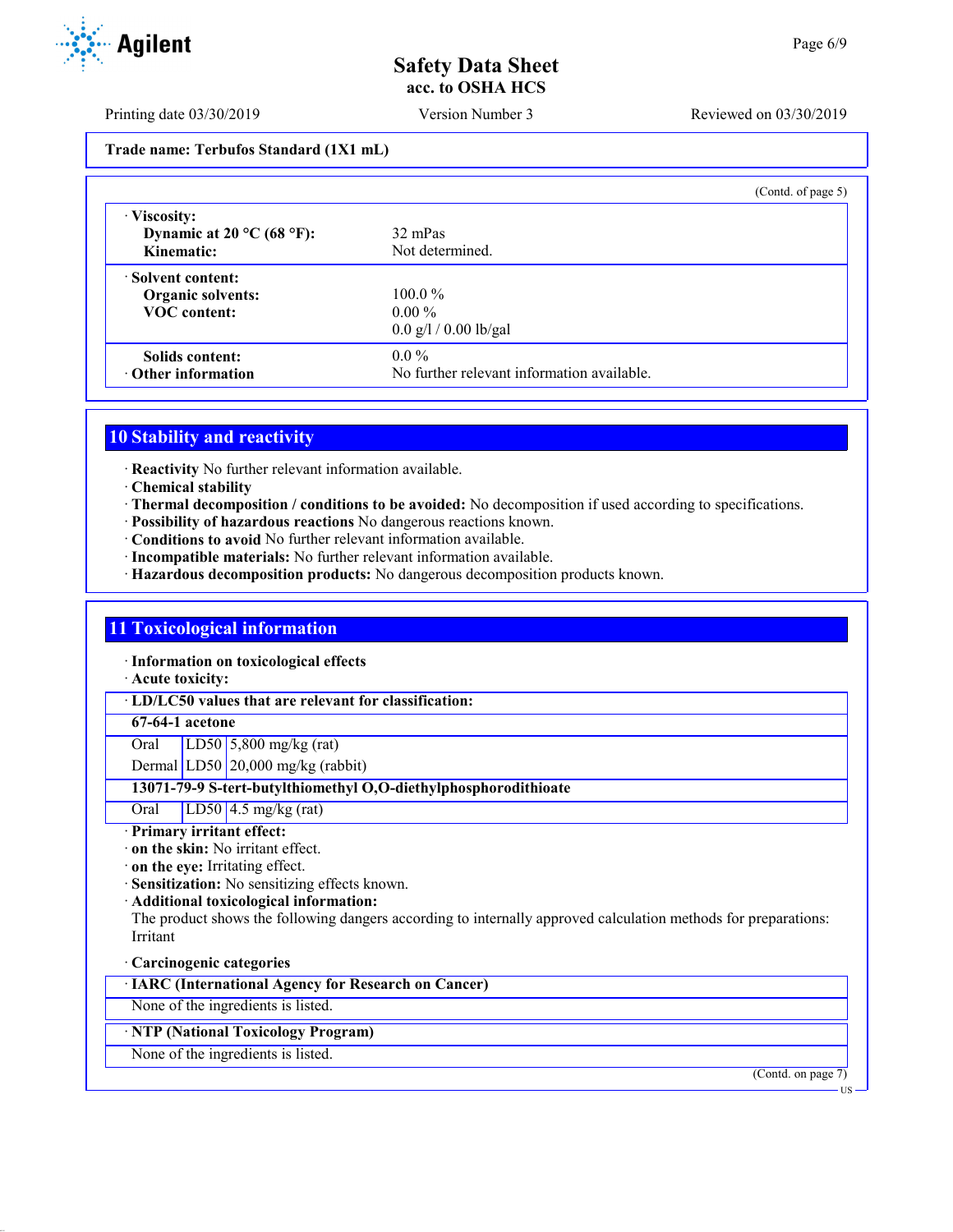Printing date 03/30/2019 Version Number 3 Reviewed on 03/30/2019

**Trade name: Terbufos Standard (1X1 mL)**

· **OSHA-Ca (Occupational Safety & Health Administration)**

None of the ingredients is listed.

# **12 Ecological information**

### · **Toxicity**

- · **Aquatic toxicity:** No further relevant information available.
- · **Persistence and degradability** No further relevant information available.
- · **Behavior in environmental systems:**
- · **Bioaccumulative potential** No further relevant information available.
- · **Mobility in soil** No further relevant information available.
- · **Additional ecological information:**
- · **General notes:**

Water hazard class 1 (Self-assessment): slightly hazardous for water

Do not allow undiluted product or large quantities of it to reach ground water, water course or sewage system.

- · **Results of PBT and vPvB assessment**
- · **PBT:** Not applicable.
- · **vPvB:** Not applicable.
- · **Other adverse effects** No further relevant information available.

## **13 Disposal considerations**

- · **Waste treatment methods**
- · **Recommendation:**

Must not be disposed of together with household garbage. Do not allow product to reach sewage system.

· **Uncleaned packagings:**

· **Recommendation:** Disposal must be made according to official regulations.

# **14 Transport information**

| · Not Regulated, De minimus Quantities                                   |                                                                                          |                                    |
|--------------------------------------------------------------------------|------------------------------------------------------------------------------------------|------------------------------------|
| ⋅ UN-Number<br>· DOT, IMDG, IATA                                         | UN1090                                                                                   |                                    |
| · UN proper shipping name<br>$\cdot$ DOT<br>$\cdot$ IMDG<br>$\cdot$ IATA | Acetone solution<br><b>ACETONE solution, MARINE POLLUTANT</b><br><b>ACETONE</b> solution |                                    |
| Transport hazard class(es)<br>· DOT, IATA                                |                                                                                          |                                    |
| $\cdot$ Class                                                            | 3 Flammable liquids                                                                      |                                    |
|                                                                          |                                                                                          | (Contd. on page 8)<br>$\cdot$ US - |



(Contd. of page 6)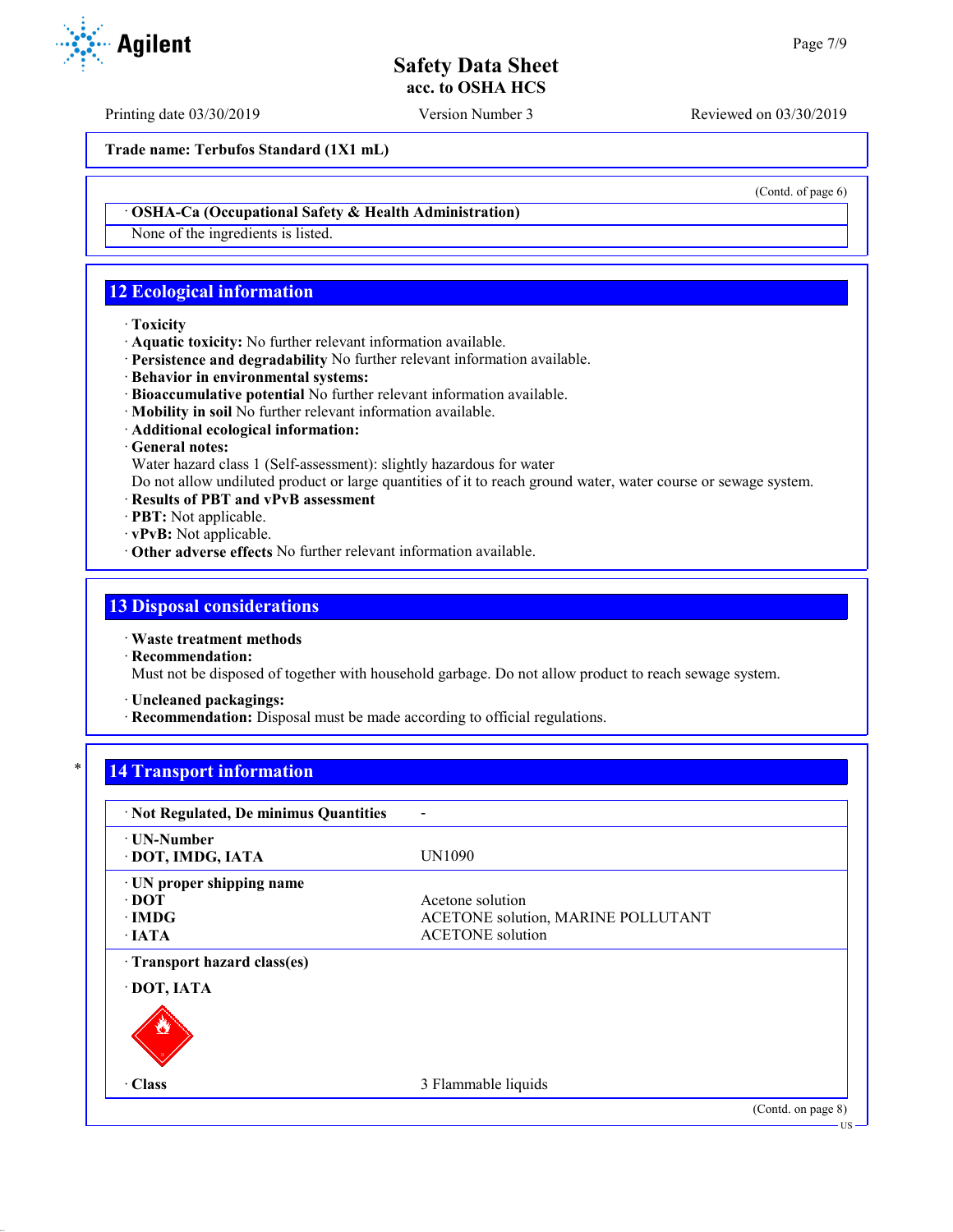Printing date 03/30/2019 Version Number 3 Reviewed on 03/30/2019

**Agilent** 

| Trade name: Terbufos Standard (1X1 mL) |  |  |  |
|----------------------------------------|--|--|--|
|----------------------------------------|--|--|--|

|                                            | (Contd. of page 7)                                                                                              |
|--------------------------------------------|-----------------------------------------------------------------------------------------------------------------|
| · Label                                    | 3                                                                                                               |
| $\cdot$ IMDG                               |                                                                                                                 |
|                                            |                                                                                                                 |
| · Class                                    | 3 Flammable liquids                                                                                             |
| $\cdot$ Label                              | 3                                                                                                               |
| · Packing group                            |                                                                                                                 |
| · DOT, IMDG, IATA                          | $\mathbf{I}$                                                                                                    |
| <b>Environmental hazards:</b>              | Product contains environmentally hazardous substances: S-tert-<br>butylthiomethyl O,O-diethylphosphorodithioate |
| · Marine pollutant:                        | Symbol (fish and tree)                                                                                          |
| Special precautions for user               | Warning: Flammable liquids                                                                                      |
| · Danger code (Kemler):                    | 33                                                                                                              |
| · EMS Number:                              | $F-E, S-D$                                                                                                      |
| · Stowage Category                         | B                                                                                                               |
| Transport in bulk according to Annex II of |                                                                                                                 |
| <b>MARPOL73/78 and the IBC Code</b>        | Not applicable.                                                                                                 |
| · Transport/Additional information:        |                                                                                                                 |
| $\cdot$ DOT                                |                                                                                                                 |
| · Quantity limitations                     | On passenger aircraft/rail: 5 L                                                                                 |
|                                            | On cargo aircraft only: 60 L                                                                                    |
| $\cdot$ IMDG                               |                                                                                                                 |
| · Limited quantities (LQ)                  | 1L                                                                                                              |
| <b>Excepted quantities (EQ)</b>            | Code: E2                                                                                                        |
|                                            | Maximum net quantity per inner packaging: 30 ml                                                                 |
|                                            | Maximum net quantity per outer packaging: 500 ml                                                                |
| · UN "Model Regulation":                   | UN 1090 ACETONE SOLUTION, 3, II, ENVIRONMENTALLY<br><b>HAZARDOUS</b>                                            |

# **15 Regulatory information**

· **Safety, health and environmental regulations/legislation specific for the substance or mixture** · **Sara**

· **Section 355 (extremely hazardous substances):**

13071-79-9 S-tert-butylthiomethyl O,O-diethylphosphorodithioate

· **Section 313 (Specific toxic chemical listings):**

None of the ingredients is listed.

· **TSCA (Toxic Substances Control Act):**

67-64-1 acetone

(Contd. on page 9)

US